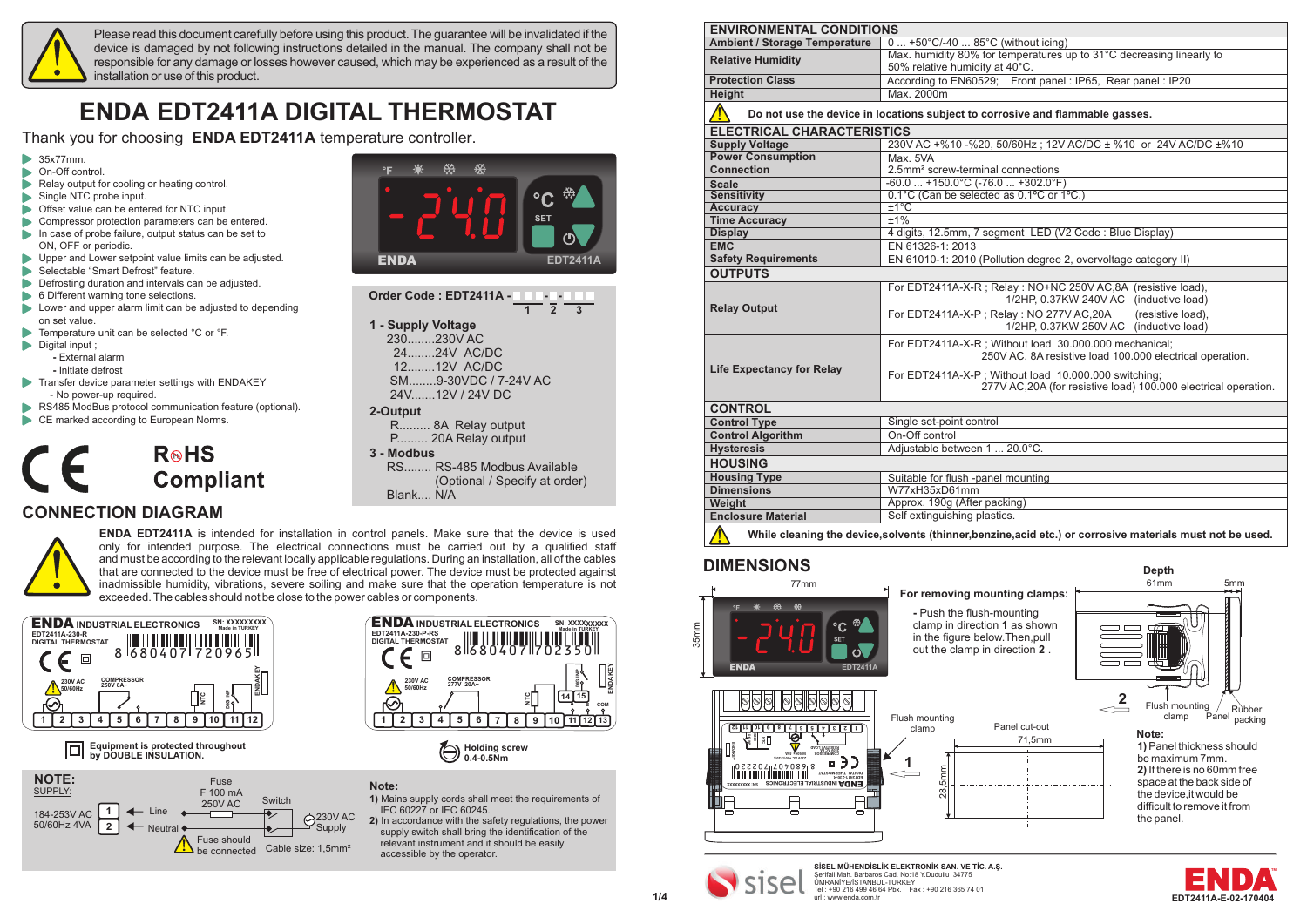| <b>°F</b> FAHRENHEIT LED : In parameter value or the measured temperature value "F" unit while this LED<br>lights up. In the hidden menu at the same time the user menu parameter is shown the LED lights up.                                                                                                                                                                                                                                                                                      |
|----------------------------------------------------------------------------------------------------------------------------------------------------------------------------------------------------------------------------------------------------------------------------------------------------------------------------------------------------------------------------------------------------------------------------------------------------------------------------------------------------|
| <b><math>\bigcirc</math> HEATING LED</b> : Heating is being checked; while the output is active, the LED lights.                                                                                                                                                                                                                                                                                                                                                                                   |
| <b>DEFROST LED</b> : With the defrost lights up.<br><b>XX COMPRESSOR LED</b> : If compressor output is active, this LED lights up. While these compressor                                                                                                                                                                                                                                                                                                                                          |
| delays expected, this LED flashes.                                                                                                                                                                                                                                                                                                                                                                                                                                                                 |
| <b>SET</b><br>In "Running Mode", indicates the set value.<br>In "Programming Mode", indicates the selected parameter value.                                                                                                                                                                                                                                                                                                                                                                        |
| While in "Programming Mode", provides the transition to the next parameter. If parameter is being<br>adjusted, it increases parameter's value. Constantly holding this key, the parameter value rapidly<br>increases.                                                                                                                                                                                                                                                                              |
| While in "Programming Mode", provides the transiton to the previous parameter. If parameter is<br>ENDA<br>being adjusted, it decreases parameter's value. Constantly holding this key, the parameter value<br>rapidly decreases.                                                                                                                                                                                                                                                                   |
| <b>FRONT PANEL COMMANDS</b>                                                                                                                                                                                                                                                                                                                                                                                                                                                                        |
| 1. Viewing and Changing The Set Value                                                                                                                                                                                                                                                                                                                                                                                                                                                              |
| Measurement<br>24.O<br>30.0<br>299<br>30.0<br>value                                                                                                                                                                                                                                                                                                                                                                                                                                                |
| While in "Running mode", if<br>key is pressed set value is displayed for 3 seconds. While in this case, the set value is changed with veys.                                                                                                                                                                                                                                                                                                                                                        |
| 2. Locking and Unlocking Keys                                                                                                                                                                                                                                                                                                                                                                                                                                                                      |
| Keys are locked.<br>OC<br>Measurement<br>24.O<br>value<br>Keys are unlocked.<br>unL                                                                                                                                                                                                                                                                                                                                                                                                                |
| While in "Running Mode", if weys are pressed together for 2 seconds, $\iota$ oc message is displayed and the keys are locked. If the keys are locked<br>Extraple keys are pressed for 2 seconds again, $u \circ l$ message is displayed and keys are unlocked. While keys are locked and if $\frac{1}{2}$ key is pressed, set value can be<br>displayed but can not be changed. While the keys are locked and if any key is pressed (except $\frac{1}{100}$ key), $\frac{1}{100}$ message appears. |
| 3. Manuel Defrost Process                                                                                                                                                                                                                                                                                                                                                                                                                                                                          |
| While in the "Running Mode", if sey is pressed for 2 seconds, defrost process starts manually. If $dd\sigma$ parameter is $B$ , manual defrost will be inactive.                                                                                                                                                                                                                                                                                                                                   |
| 4. Activating / Inactivating The Control Outputs                                                                                                                                                                                                                                                                                                                                                                                                                                                   |
| The control ouput becomes inactive.<br>* When in the "Running Mode", if the control outputs                                                                                                                                                                                                                                                                                                                                                                                                        |
| د، ق<br>Measurement<br>are inactive, $\sigma$ FF message appears periodically.<br>240.<br>value<br>EEnb<br>The control output becomes active.                                                                                                                                                                                                                                                                                                                                                      |
| When in the "Running mode", if we is pressed for 2 seconds, $\overline{L}$ , $\overline{S}$ message is displayed and control outputs becomes to the inactive position, the device<br>works as the indicator. When the control outputs are disabled; if wey is pressed for 2 seconds $LEnb$ is disabled and the device continues to control function.                                                                                                                                               |
| 5. Changing Parameter Values                                                                                                                                                                                                                                                                                                                                                                                                                                                                       |
| keys are pressed together for 2 seconds $\iota P$ <sup>1</sup> is displayed and "User Menu" is entered, then first parameter's name is displayed in the user menu.<br>lf<br>While a parameter is selected, by pressing key, parameter value can be displayed. This parameter can be changed with verse if no operation<br>performed for 3 seconds or during this time, it key is pressed while parameter value displayed, parameter name will be displayed again. While parameter name             |
| displayed, if by pressing together <b>A</b> keys, "Running Mode" is entered.                                                                                                                                                                                                                                                                                                                                                                                                                       |
| <b>Program Mode</b><br>6. The Hidden Menu<br>While in "User Menu", if whey is pressed for 7 seconds the $\iota$ P2 <sup>7</sup> message is displayed and hidden<br>menu is enterd and then $uPL$ parameter is displayed. Selected the parameter's value can be<br>displayed by pressing if key and can be changed with theys. Parameter accessing and saving<br>functions can be performed like a "User Menu". All parameters can be accessed from this menu.                                      |
| 7. How can we to transfer parameter between menus?<br><b>UPL</b><br>υPL<br>If If It keys are pressed together for 2 seconds; parameter is transferred to the user menu. In this way up to 8 parameters can be transferred to the "User Menu".                                                                                                                                                                                                                                                      |
| In "User Menu" if www.keys are pressed together for 2 seconds, parameter is removed from "User Menu.<br>When a parameter is displayed "User Menu", °F LED lights up in hidden menu. If there is no parameter in                                                                                                                                                                                                                                                                                    |
| "User Menu", $n^p$ message is displayed.<br>89S<br>EFGS                                                                                                                                                                                                                                                                                                                                                                                                                                            |
| <b>ERROR MESSAGES</b>                                                                                                                                                                                                                                                                                                                                                                                                                                                                              |
| PFR<br>PSC<br>Means, thermostat probe is short circuit.<br>Means, thermostat probe is broken.                                                                                                                                                                                                                                                                                                                                                                                                      |
| Temperature value is lower than the scale.<br>Temperature value is higher than the scale.                                                                                                                                                                                                                                                                                                                                                                                                          |
| <b>ALARM SITUATION</b>                                                                                                                                                                                                                                                                                                                                                                                                                                                                             |
| 1. Measurements shown flashes when the alarm condition occurs and if $5nd$ parameter is not $B$ , audible warning is heard.<br>₩₩₩<br>240                                                                                                                                                                                                                                                                                                                                                          |
| While warning, by pressing key, audible warning can be temporarily disabled.<br><del>//\//\//\</del><br>₩₩<br>ER<br>2. External alarm is active but the outputs are unaffected.                                                                                                                                                                                                                                                                                                                    |
| <del>/∖∧/\\</del><br>₩₩<br>3. External alarm is active and in this state, specifies that the relay outputs are turned off (off state).<br>58                                                                                                                                                                                                                                                                                                                                                       |
| While warning, by pressing any key, audible warning can be temporarily disabled.<br><del>//\//\</del>                                                                                                                                                                                                                                                                                                                                                                                              |
| <b>FACTORY SETTINGS</b><br>If vey is held down while the device is powered up, $d$ $P$ R $r$ message appears and factory parameters restored.                                                                                                                                                                                                                                                                                                                                                      |
|                                                                                                                                                                                                                                                                                                                                                                                                                                                                                                    |
| SISEL MÜHENDISLIK ELEKTRONIK SAN. VE TİC. A.Ş.<br>Şerifali Mah. Barbaros Cad. No:18 Y.Dudullu 34775<br>ÜMRANİYE/İSTANBUL-TURKEY<br>Tel : +90 216 499 46 64 Pbx. Fax : +90 216 365 74 01<br>2/4<br>EDT2411A-E-02-1704                                                                                                                                                                                                                                                                               |



 $\mathbf{r}$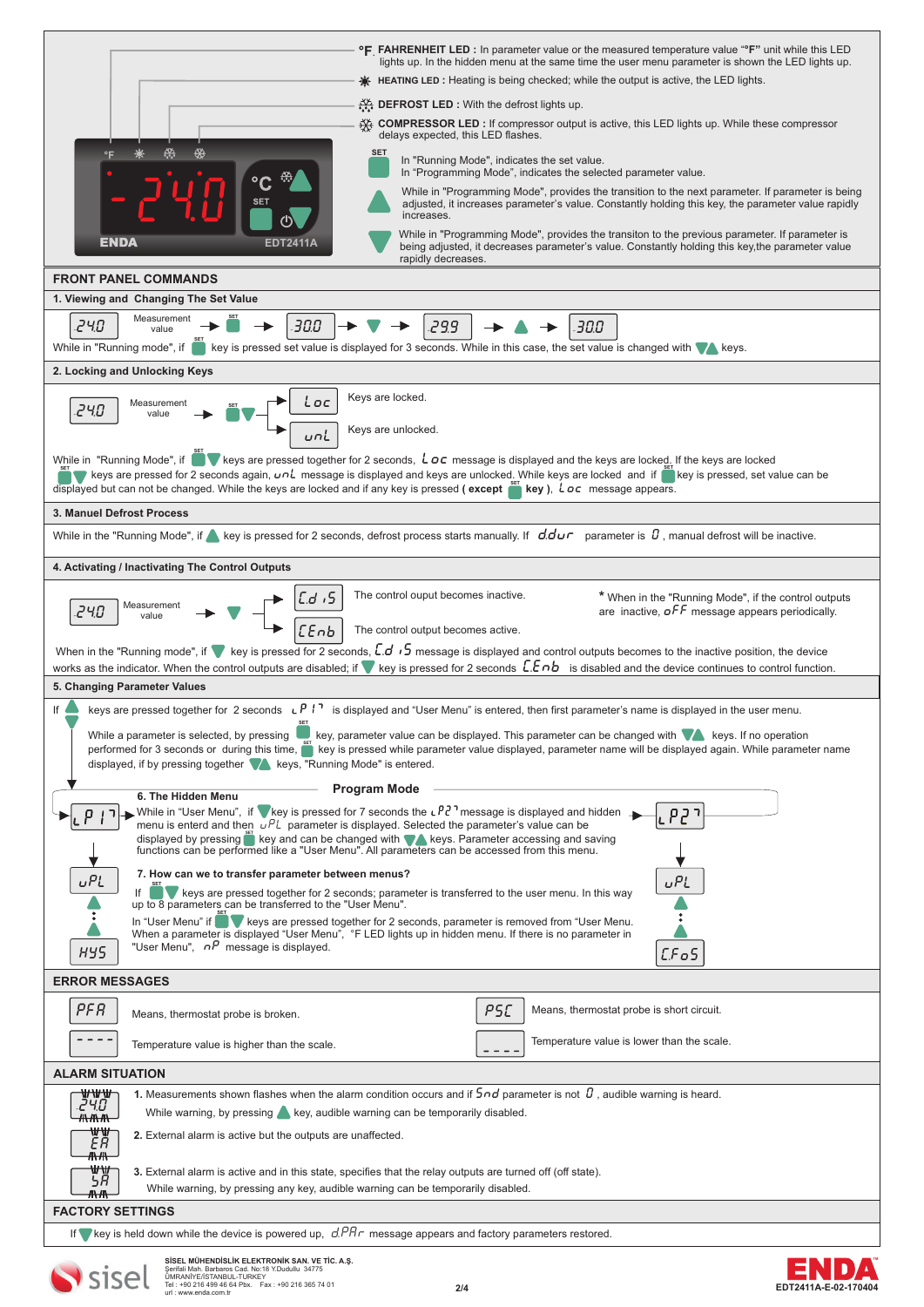### **ENDAKEY PARAMETER TRANSFER**



### **TRANSFERRING THE PARAMETERS FROM ENDAKEY TO DEVICE**

While in "Running Mode", if **V** key on device or "Read" button on "ENDAKEY" is pressed, "*dL*" message appears on display and parameters are read and transferred to the device. If the parameter transfer is successful, the " **rEf** " message appears and the device begins to work with the loaded parameter values. If the parameters are wrong, incorrect or " ENDAKEY " is faulty, " **Err** " message appears. Parameters will not be changed on device.

### **TRANSFERRING THE PARAMETERS FROM DEVICE TO ENDAKEY**

While in "Running Mode", if **A** key is pressed on device, "uL" message appears on display and parameters are read and transferred to the device. If process success, " **5uc** " message appears. In case of failure, " Err" message appears. Parameters will not be changed on device.

**NOTE 1** : No power-up required for transfering the parameter by using "ENDAKEY". For long battery life, "ENDAKEY" must be disconnected from device after the transferring process. **NOTE 2 :** Please specify at order "ENDAKEY" if required.

|                                        | <b>CONTROL PARAMETERS</b>                                                                                                                                                                                                                                                                                                              | Min.           | Max.                                         | <b>UNIT</b>           | <b>DEFAULT</b><br><b>VALUE</b>       |  |  |
|----------------------------------------|----------------------------------------------------------------------------------------------------------------------------------------------------------------------------------------------------------------------------------------------------------------------------------------------------------------------------------------|----------------|----------------------------------------------|-----------------------|--------------------------------------|--|--|
| uPL                                    | Upper limit for setpoint                                                                                                                                                                                                                                                                                                               | -600           | $\overline{\overline{\overline{\overline{L'$ | $^{\circ}$ C          | 150                                  |  |  |
| LoL                                    | Lower limit for setpoint                                                                                                                                                                                                                                                                                                               | LoL            | 150.0                                        | $^{\circ}$ C          | -50                                  |  |  |
| <b>HYS</b>                             | Differential cooling (hysteresis)                                                                                                                                                                                                                                                                                                      | 0 I            | 20.0                                         | °C                    | 2                                    |  |  |
| oFF                                    | Offset value for cooling                                                                                                                                                                                                                                                                                                               | -200           | 20.0                                         | °C                    | $\overline{\boldsymbol{\mathit{U}}}$ |  |  |
|                                        | <b>CONFIGURATION PARAMETERS</b>                                                                                                                                                                                                                                                                                                        |                |                                              |                       |                                      |  |  |
| СЕУР                                   | Control type selection ( $H\bar{E} =$ (*) heating control is selected, $\bar{L}\bar{\sigma}$ = Cooling control is selected.)<br>$\mathcal{L}$ E $\mathcal{L}$ parameter as $\mathcal{H}\mathcal{E}$ is selected, the defrost function of the device is disabled.                                                                       | Сο             | НE                                           |                       | £о                                   |  |  |
| Un it                                  | Temperature unit                                                                                                                                                                                                                                                                                                                       | $\overline{c}$ | οç                                           |                       | $\overline{c}$                       |  |  |
| <b>dPnE</b>                            | Decimal point ( $\alpha \sigma$ = decimal point isn't shown $\overline{c}$ $\overline{c}$ $\overline{c}$ , $\overline{c}$ = decimal point is shown $\overline{c}$ $\overline{c}$ $\overline{c}$ $\overline{c}$ $\overline{c}$ $\overline{c}$ $\overline{c}$ $\overline{c}$ $\overline{c}$ $\overline{c}$ $\overline{c}$ $\overline{c}$ | no             | YE S                                         |                       | no                                   |  |  |
| 5nd                                    | Type of buzzer sound (6 different voice types can be selected. Alarm during $\hat{U}$ is chosen, the voice warning is<br>canceled.) For Relay-8A is valid.                                                                                                                                                                             | 0              | Б                                            |                       | Ω                                    |  |  |
| $d$ . $nP$                             | Digital input types. $\sigma d$ :Digital input unused. $\mathcal{E}R$ : External alarm. $\mathcal{E}R$ message flashes in the display. Output<br>unchanged. $5R$ : Important external alarm. $5R$ message flashes in the display. Relay output is turned off. $H\mathcal{L}$ :                                                         | nd             | LGhE                                         |                       | nd                                   |  |  |
| dd i                                   | Control type. $LESP$ parameter is changed.(If $HE = Lo$ , If $Lo = HE$ ) $dF$ : Defrost operation is started.                                                                                                                                                                                                                          | 0:00           | 99:00                                        |                       | 0:00                                 |  |  |
| dPo                                    | Digital input delay. The period of the digital inputs to be active.                                                                                                                                                                                                                                                                    |                |                                              |                       |                                      |  |  |
|                                        | $cL$ = While a digital input contact is closed, it is activated.<br>Digital input polarity.                                                                                                                                                                                                                                            | ΕL             | oΡ                                           |                       | ЕL                                   |  |  |
|                                        | $oP$ = While a digital input is opened, it is activated.                                                                                                                                                                                                                                                                               |                |                                              |                       |                                      |  |  |
|                                        | <b>COMPRESSOR PROTECTION PARAMETERS</b>                                                                                                                                                                                                                                                                                                |                |                                              |                       |                                      |  |  |
| C.Pon                                  | Delay time for the compressor after power is on.                                                                                                                                                                                                                                                                                       | 0:00           | 99:00                                        | min:sec               | 1:00                                 |  |  |
| LFG5                                   | Delay time required for the compressor to restart following a stop.                                                                                                                                                                                                                                                                    | 0:00           |                                              | $99:00$ min:sec       | 1:00                                 |  |  |
| EPPn                                   | On time for the compressor output in the case of probe failure.                                                                                                                                                                                                                                                                        | 0:00           |                                              | 99:00 min:sec         | 0:00                                 |  |  |
| <b>CPPF</b>                            | Off time for the compressor output in the case of probe failure                                                                                                                                                                                                                                                                        | 0:00           | 99:00                                        | min:sec               | 1:00                                 |  |  |
|                                        | <b>DEFROST CONTROL PARAMETERS</b>                                                                                                                                                                                                                                                                                                      |                |                                              |                       |                                      |  |  |
| dSñE                                   | Smart Defrost selection ( $\sigma \sigma$ : Defrost counter (between 2 defrost duration) decrease irrespective of $d$ . $\sigma h$                                                                                                                                                                                                     |                |                                              |                       |                                      |  |  |
|                                        | status of the compressor. $4E5$ : Defrost counter decreases as long as compressor work).                                                                                                                                                                                                                                               | $\overline{0}$ | YE S                                         |                       | no                                   |  |  |
| ddur                                   | Defrost duration ( If $d \cdot d \cdot r = 0$ selected, automatic and manual defrost is disabled ).                                                                                                                                                                                                                                    | 0:00           | 99:00                                        | min:sec               | 1:00                                 |  |  |
| d. inb                                 | Time between 2 consecutive defrosts.                                                                                                                                                                                                                                                                                                   | 0:00           | 99:00                                        | hr:min                | 1:00                                 |  |  |
|                                        | Display configuration in defrosting process ( $\tau \mathbf{E}$ : Real temperature is displayed during defrost.                                                                                                                                                                                                                        |                |                                              |                       |                                      |  |  |
| dd5P                                   | ( $\mathcal{L} \subset \mathcal{L}$ : During a defrosting process, last measured temperature value<br>is displayed before the defrosting process. This value remains constant until the end of defrosting.                                                                                                                             | Lc.            | ΓE                                           |                       | Lc.                                  |  |  |
| $dd - E$                               | Delay time for display real temperature after defrost is over.                                                                                                                                                                                                                                                                         | 0:00           | 99:00                                        | min:sec               | 1:00                                 |  |  |
| d.Pon                                  | Defrost process with power. ( $n\sigma$ = Defrost process is not started when power-up.<br>$9E5$ = Defrost process starts when power-up).                                                                                                                                                                                              | no             | <b>YES</b>                                   |                       | $\Omega$                             |  |  |
| d.dPo                                  | Delay time for defrosting after power-up.                                                                                                                                                                                                                                                                                              | 0:00           | 99:00                                        | min:sec               | 1:00                                 |  |  |
|                                        | <b>ALARM CONTROL PARAMETERS</b>                                                                                                                                                                                                                                                                                                        |                |                                              |                       |                                      |  |  |
| RuPL                                   | Limit for upper alarm level. When $RESP$ is changed, $B\cup PL$ should be readjusted.                                                                                                                                                                                                                                                  | <b>RLoL</b>    | 1500                                         | °C                    | 150                                  |  |  |
| RL oL                                  | Limit for lower alarm level. When $RE5P$ is changed, $RLOL$ should be readjusted.                                                                                                                                                                                                                                                      | $-600$         | $R_UPL$                                      | $\overline{\text{c}}$ | -50                                  |  |  |
| RHYS                                   | Hysteresis alarm                                                                                                                                                                                                                                                                                                                       | 0. I           | 20.0                                         | °C                    | г                                    |  |  |
| <b>REYP</b>                            | Alarm configuration. ( $Bb5$ = Independent alarm. Alarm values are RL oL and RuPL.)<br>$(rEF =$ Relative alarm. Alarm values are $5EF - RL$ of and $5EF + RuPL$ .)                                                                                                                                                                     |                |                                              |                       |                                      |  |  |
|                                        | NOTE: Upper and Lower alarm level variables are determined according to the " $R$ E $\sharp P$ " parameter.<br>If $RESP = RbS$ , $RLoL$ and $RuPL$ .<br>If $RE$ yP = $r$ $EF$ , $L$ $oL$ = $5EF$ - $RL$ $oL$ and $RuPL$ .                                                                                                              | Rb5            | FEF                                          |                       | RЬS                                  |  |  |
| RdFL                                   | Time delay to display alarm message after alarm is on.                                                                                                                                                                                                                                                                                 | 0:00           | 99:00                                        | $min:$ sec            | 0:00                                 |  |  |
| $R_dP_o$                               | Time delay to display alarm message after power is on.                                                                                                                                                                                                                                                                                 | 0:00           | 99:00                                        | hr:min                | 0:10                                 |  |  |
| <b>MODBUS COMMUNICATION PARAMETERS</b> |                                                                                                                                                                                                                                                                                                                                        |                |                                              |                       |                                      |  |  |
| Adr 5                                  | Modbus slave device address for device                                                                                                                                                                                                                                                                                                 | $\prime$       | 247                                          |                       | $\prime$                             |  |  |
| bRud                                   | Modbus communication speed (Baud rate, 0: of F, 1: 1200, 2: 2400, 3: 4800, 4: 9500, 5: 19.200)                                                                                                                                                                                                                                         | oFF            | 19.20                                        | bps                   | 9600                                 |  |  |
|                                        |                                                                                                                                                                                                                                                                                                                                        |                |                                              |                       |                                      |  |  |